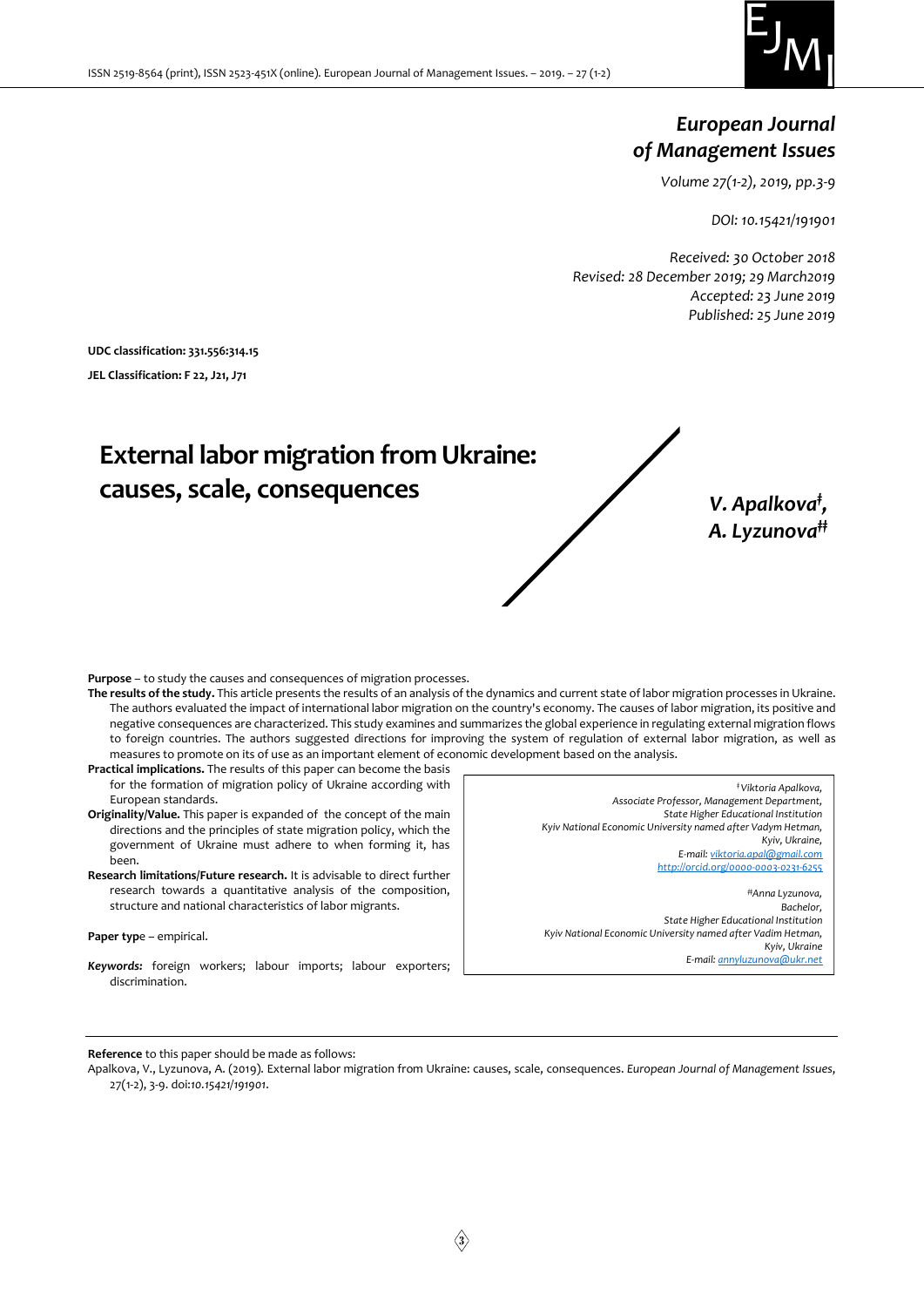

## Зовнішня трудова міграція з України: причини, масштаби, наслідки

## Вікторія Валеріївна Апалькова, Анна Дмитрівна Лизунова

‡КНЕУ ім. Вадима Гетьмана Київ, Україна

Мета роботи – вивити причин і наслідки міграційних процесів в Україні.

- Результати дослідження. Проведено аналіз міграційних процесів в Україні. Представлено результати аналізу динаміки і сучасного стану трудових міграційних процесів. Оцінено вплив міжнародної трудової міграції на економіку країни. Охарактеризовано причини трудової міграції, її позитивні і негативні наслідки. Розглянуто і узагальнено світовий досвід регулювання зовнішніх міграційних потоків в зарубіжні країни. На основі представленого аналізу запропоновано напрями удосконалення системи регулювання зовнішньої трудової міграції, а також заходи, що сприяють використанню міжнародної трудової міграції в якості важливого елемента економічного розвитку.
- Практичне значення дослідження. Результати цього дослідження можуть стати основою для формування міграційної політики України за європейськими стандартами.
- Оригінальність/Цінність/Наукова новизна дослідження. Розширено уявлення про основні напрямки та принципи державної міграційної політики, яких має дотримуватися уряд України під час її формування.
- Обмеження дослідження/Перспективи подальших досліджень. Подальші дослідження доцільно скерувати у бік кількісного аналізу складу, структури та національних особливостей трудових мігрантів.

#### Тип статті – емпіричний.

Ключові слова: іноземні робітники; імпорт робочої сили; експортери робочої сили; дискримінація.

## Внешняя трудовая миграция из Украины: причины, масштабы, последствия

#### Виктория Валериевна Апалькова, Анна Дмитриевна Лизунова

КНЭУ им. Вадима Гетьмана, Киев, Украина

- Цель работы изучить причини и последствия миграционных процессов в Украине.
- Результаты исследования. Проведен анализ миграционных процессов в Украине. Представлены результаты анализа динамики и современного состояния трудовых миграционных процессов. Оценено влияние международной трудовой миграции на экономику страны. Охарактеризованы причины трудовой миграции, ее положительные и отрицательные последствия. Рассмотрен и обобщен мировой опыт регулирования внешних миграционных потоков в зарубежные страны. На основе представленного анализа предложены направления совершенствования системы регулирования внешней трудовой миграции, а также меры, способствующие использованию международной трудовой миграции в качестве важного элемента экономического развития.
- Практическое значение исследования. Результаты этого исследования могут стать основой для формирования миграционной политики Украины по европейским стандартам.
- Оригинальность/Ценность/Научная новизна исследования. Расширено представление об основных направлениях и принципах государственной миграционной политики, которых должна придерживаться правительство Украины при её формировании.
- Ограничение исследования/Перспективы дальнейших исследований. Дальнейшие исследования целесообразно направить в сторону количественного анализа состава, структуры и национальных особенностей трудовых мигрантов.

#### Тип статьи – эмпирический.

Ключевые слова: иностранные работники; импорт рабочей силы; экспортеры рабочей силы; дискриминация.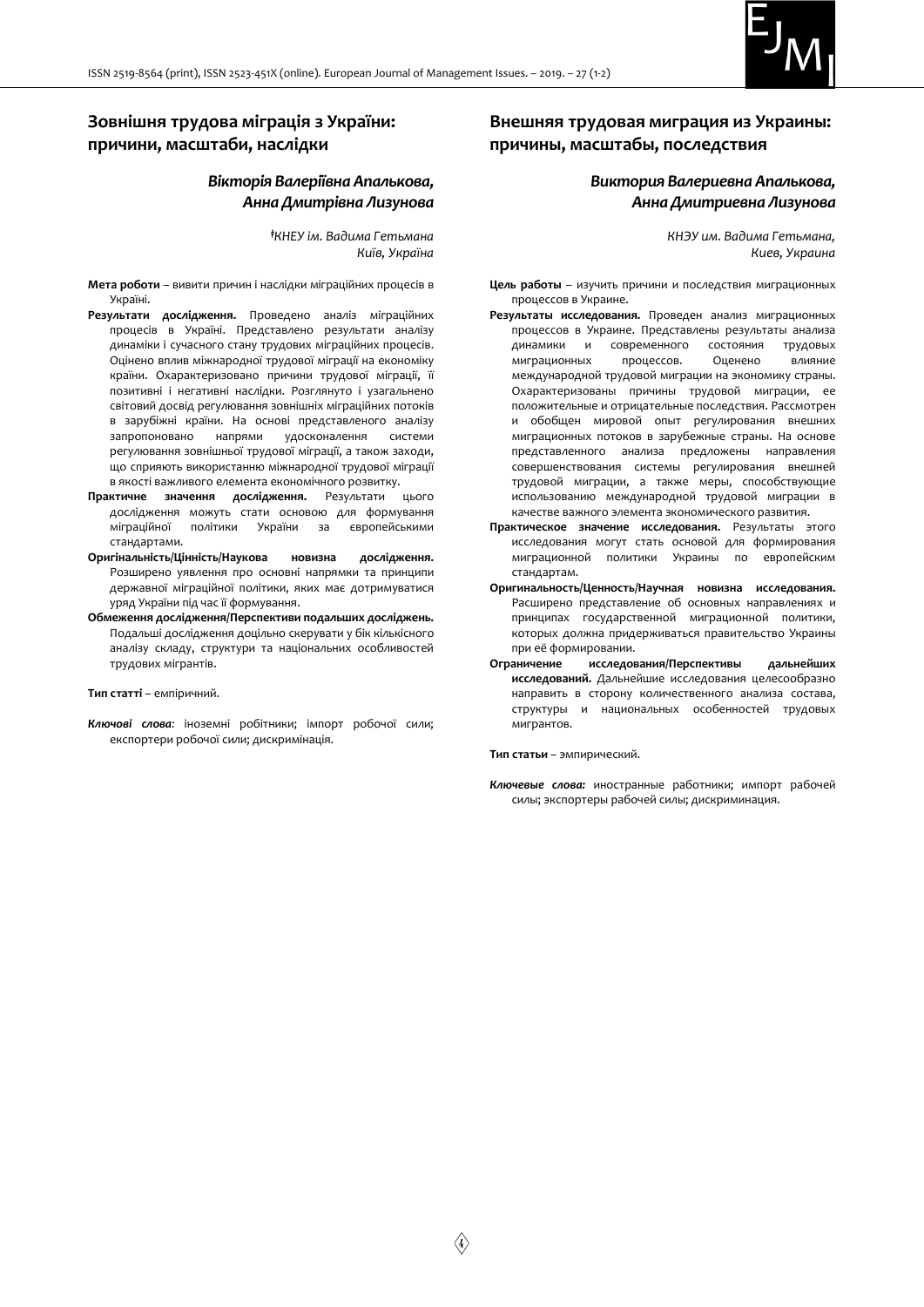

#### 1. Introduction

ecently, with increasing level of work force traffic the topic of ∕R` labor migration has become relevant again in Ukraine. However, most of publications related to migration trends have negative trace. Reading the headlines about more than 1.5 million Ukrainians in Poland and forecasts that reflect the tendencies of recent years for the future, it could be get the impression that Ukraine will soon have no working-age population and will collapse.

#### 2. Theoretical background

he problem of external labor migration attracted attention  $\langle T \rangle$ from time to time in different countries. For example,  $\sqrt{}$  D. Bearce and A. Hart (2017) used a new measure of immigration policy and examining thirty-six advanced industrial countries between 1996 and 2012 and tried to explain systematically the variation in external labor openness among the more advanced democracies as primary destination countries, using a model where the government feels political pressure through both a voter/electoral channel and a special-interests channel.

There is also very interesting work of R. Smit (2001) that is based on qualitative research focusing on the impact of the migrant labor system on the family life of Black South Africans, in terms of both the marital and parental relationships. Rather than focusing only on the negative impact of labor migration on the relationships in African families, such as the experience of marital and familial dissolution and breakdown, the research also sheds light on the way in which these families utilize cultural values and survival strategies to ensure that the oscillating nature of the immigrant labor system does not completely uproot them from their traditional way of life.

The problem of external labor migration is complex and covers different layers. According to famous researcher of this issue O. Stark (1995), the implementation of the theory of labor migration under asymmetric information shows that return migration arises from the reinstatement of informational symmetry which induces low-skill workers, who are no longer pooled with high-skill workers, to return. The author made a conclusion that when workers in an occupation constitute more than two skill levels the following patterns emerge: "Migration is sequential, that is, it proceeds in waves. Each wave breaks into workers who return and workers who stay; within waves the returning migrants are the low-skill workers. The average skill level of migrants is rising in the order of their wave".

French authors C. Détang-Dessendre, M. Partridge and V. Piguet (2016) conducted extended research using a host of novel identification approaches and French employment zone data dating back to the early 1980s. They investigated whether these changes corresponded to economic migration that would increase labor market flexibility. Their results detect surprising amounts of economic migration in that most new jobs are eventually taken by new migrants or outside commuters. The authors then reconcile these somewhat surprising findings with the still relatively low contemporary French interregional gross migration rates, concluding that other structural impediments besides relative local labor market inflexibility are behind relatively poor labor market performance. In general, they make a conclusion that local labor markets are most flexible and aggregate natural unemployment is reduced when there is sufficient interregional economic migration to ensure that workers are reallocated from declining to expanding regions. Local European labor markets have generally been viewed as not as flexible as those in North America, leading to greater fluctuations in local wages, labor force participation and unemployment rates, and smaller changes in local employment as economic shocks are primarily experienced by the local area's original residents.

Thus there were many authors who researched issue of external labor migration, but because of country differences related to politic, economic, social and historical specifics of development, this problem is still very relevant and needs deeper observations.

#### 3. Problem statement

he purpose of the article is to study the causes and consequences of external labor migration from Ukraine.

## 4. Methods and Data

he article applies different methods for research including mathematical modelling, technical and economic analysis as well as expert assessments. Authors used number of international and Ukrainian official resources for statistic data panels including World Bank, United Nations and State Statictics Service of Ukraine.

#### 4. Results

n different resources it is possible to meet several definitions  $\bf{l}$ of term "migration policy". For instance, it is defined as "a government's statements of what it intends to do or not do (including laws, regulations, decisions or orders) in regards to the selection, admission, settlement and deportation of foreign citizens residing in the country" (Bjerre, Helbling, Römer, & Zobel, 2015). In general, an object of migration policy is territorial movement of the population, so it is a purposeful activity of the state on regulation and control of migratory processes and set of means for its realization and achievement. The subjects of external migration processes include citizens crossing the state border.

International labor migration is based on the opportunities, conditions and aspirations of the able-bodied economically active population to work in any region, countries of the world community in order to meet their living needs.

One of the main motives for emigration is still the higher level of wages in the countries of arrival. One of the main motivations for migration is the high level of wages in the countries of arrival. The goal of interstate movement of labor potential-the desire to improve the material condition-remains unchanged in the long historical perspective (Onyshchuk & Zubar, 2018).

World experience shows that labor migration provides undoubted obstacles to both the countries receiving labor and the countries that supply it. At the same time, international labor migration generates acute social and economic problems.

However, let us consider at first the positive consequences of this phenomenon. The receiving countries (recipient countries) obtain the following benefits:

- due to the reduction of production costs, the competitiveness of domestic goods increases, which is associated with a lower price of foreign labor, which, in turn, affects the cost of production;
- foreign workers, presenting additional demand for goods and services, stimulate the growth of production and additional employment in the host country;
- import of skilled workforce saves the cost for education and training of local people;
- foreign workers are often seen as a certain shock absorber in the event of crisis and unemployment, as the first to fall under the exemption;
- foreign workers are not provided with pensions and are not taken into account in the implementation of various social programs (Berbenets, 2012).

But the import of labor has also a " downside" which include additional competition in the local labor market that leads to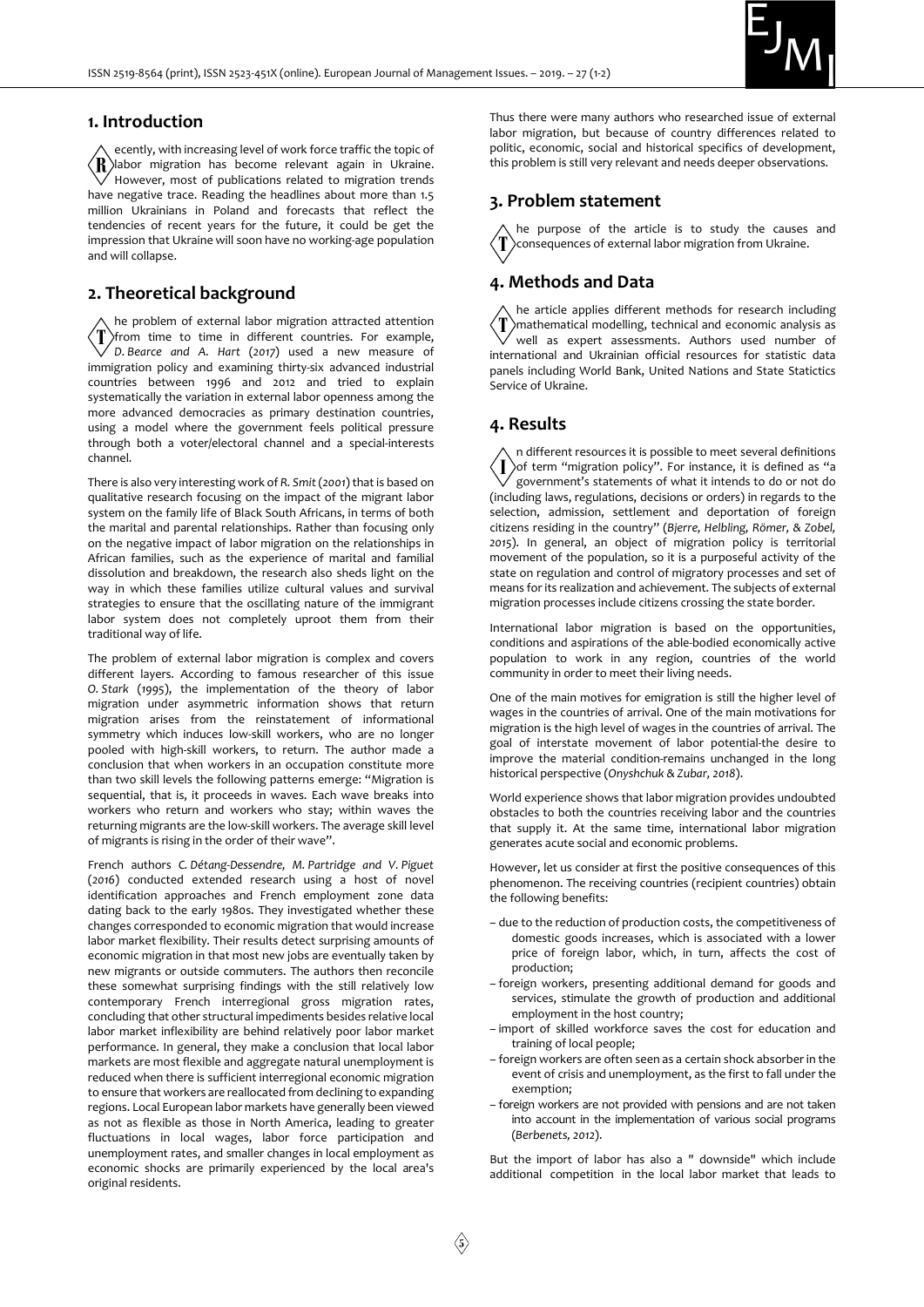

Table 1

an increase in unemployment level. In addition, mass immigration is always accompanied by an increase in social tension in society, conflicts on racial, national and regional grounds, an increase in crime and other negative phenomena.

It should also be noted that foreign workers tend to experience various forms of discrimination in the importing country, ranging from conditions of employment, wages and ending with the terms of health care and insurance.

Labor-exporting countries (donor countries) have also positive and negative sides. The advantages include the following factors:

- labor exports are an important source of flow of freely convertible currency (FCC) into the country;
- export of labor reduces the pressure of workforce surplus in the local labor market and, accordingly, social tension in the country;
- labor exporting country obtains free training of the labor force in new professional skills and familiarity with the advanced labor organization.

At the same time, labor exporting countries face certain negative consequences. The main one is the "brain drain", that is the

emigration of highly qualified, initiative personnel, so necessary for the national economy.

Also the illegal status of Ukrainians abroad reduces the price of their labor, creates conditions for numerous abuses, forms in the minds of employers of the importing countries the idea that Ukraine is poor and undeveloped state.

Moreover, illegal labor migration does not bring income to the state or replenish social funds as well as complicates mutual settlements with other states on this issue.

Different sources of information point out the following trends of external migration of Ukraine.

The State Statics Service of Ukraine published the last report showing external migration at the level of 30 million (Table 1).

But, the real scale of labor migration is greater than the state statistics service estimated. It did not take into account long-term migrants who left as a family and did not return to Ukraine at the time of the analysis, as well as "pendulum" migrants who have labor relations or lead a household in Ukraine and periodically work abroad.

#### Dynamics of internal and external migration of Ukraine for 2000-2018, thousand people\*

| Year | External migration (thousand) |          |         | External migration (growth) |          |           |
|------|-------------------------------|----------|---------|-----------------------------|----------|-----------|
|      | arrived                       | departed | balance | arrived                     | departed | balance   |
| 2000 | 53,7                          | 100,3    | $-46,6$ |                             |          |           |
| 2002 | 42,5                          | 76,3     | $-33,8$ | $-20,9%$                    | $-23,9%$ | $-27,5%$  |
| 2004 | 38,6                          | 46,2     | $-7,6$  | $-9,2%$                     | $-39,4%$ | $-77,5%$  |
| 2006 | 44,2                          | 30       | 14,2    | 14,5%                       | $-35,1%$ | $-286,8%$ |
| 2008 | 37,3                          | 22,4     | 14,9    | $-15,6%$                    | $-25,3%$ | 4,9%      |
| 2010 | 30,8                          | 14,7     | 16,1    | $-17,4%$                    | $-34,4%$ | 8,1%      |
| 2011 | 31,7                          | 14,6     | 17,1    | 2,9%                        | $-0,7%$  | 6,2%      |
| 2012 | 76,4                          | 14,5     | 61,9    | 141,0%                      | $-0,7%$  | 262,0%    |
| 2013 | 54,1                          | 22,2     | 31,9    | $-29,2%$                    | 53,1%    | $-48,5%$  |
| 2014 | 12,6                          | 12,1     | 0,5     | $-76,7%$                    | $-45,5%$ | $-98,4%$  |
| 2015 | 30,7                          | 21,4     | 9,3     | 143,7%                      | 76,9%    | 1760,0%   |
| 2016 | 14,3                          | 6,5      | 7,8     | -53,4%                      | -69,6%   | $-16,1%$  |
| 2017 | 31,4                          | 22,2     | 9,2     | 119,6%                      | 241,5%   | 17,9%     |
| 2018 | 37,3                          | 29,6     | 7,7     | 18,8%                       | 33,3%    | $-16,3%$  |

\*Source: compiled by Authors based on (State Staitstics Service of Ukraine, 2019).

UN data show that the number of Ukrainians abroad is constantly increasing, and the number of foreigners who live in Ukraine remains at the same level (Fig.1). However, since the majority of citizens do not always go abroad to work officially, the discrepancy between statistic and last Estimates strongly indicates the need to strengthen the state's attention to this problem (The great migration: no one in Ukraine knows how many of our compatriots

have moved abroad, 2018). Unfortunately, there is no official information about the actual number of Ukrainian citizens who are temporarily abroad, about the purpose and grounds for their departure today; there is also no sufficient legislative framework for the protection of our fellow citizens abroad; there are no administrative bodies that would provide such protection.



Fig. 1. Number of migrants according to the UN, million people<sup>\*</sup>

\*Source: compiled by Authors based on statistical data (The great migration: no one in Ukraine knows how many of our compatriots have moved abroad, 2018).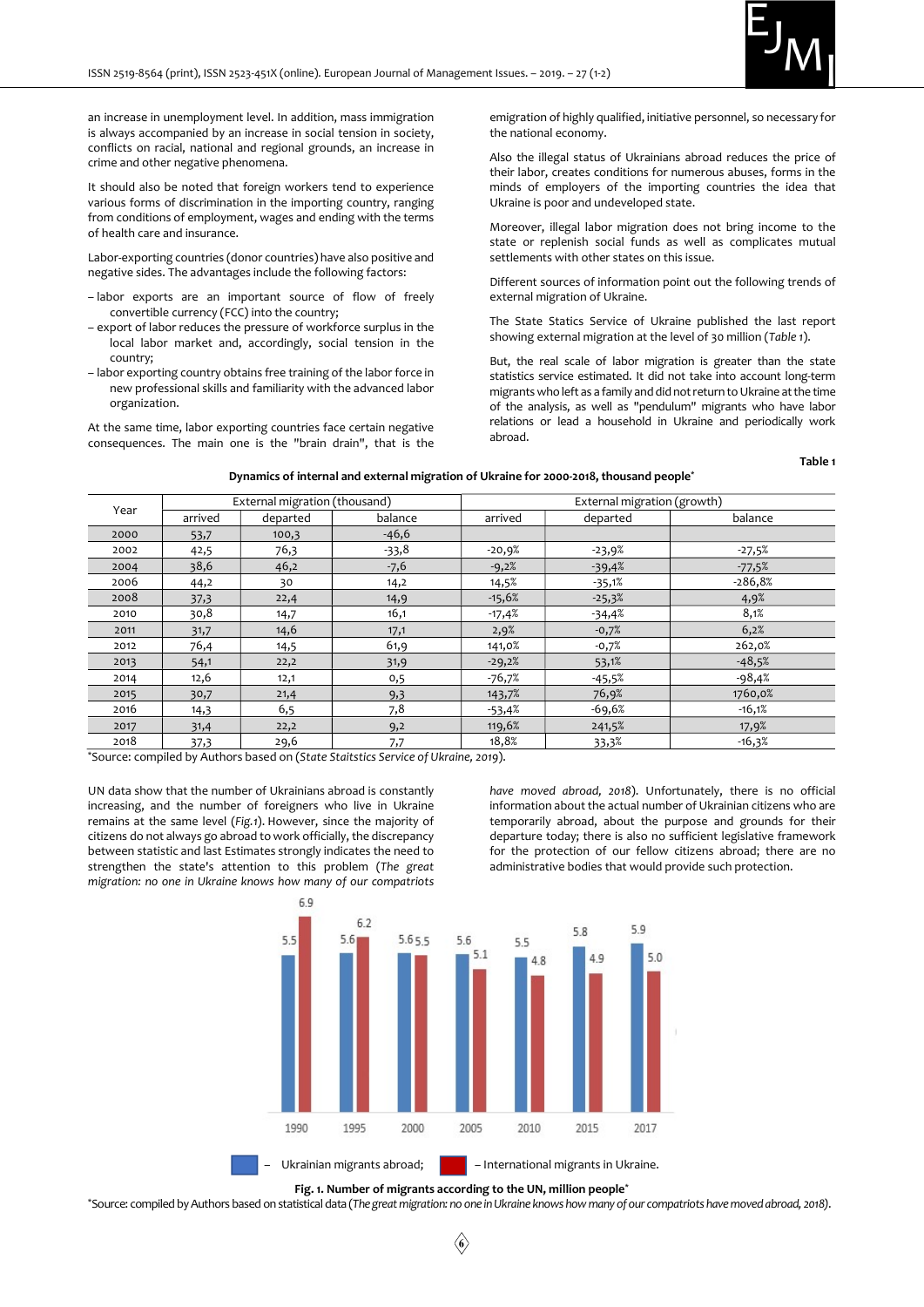

In modern conditions, when national competitiveness is determined not only by the accumulation of tangible assets, but also by the development of "human capital", a great threat to the economic security of the country is "brain drain". This also refers to the internal outflow of intelligence from education, science and culture to less intellectual spheres of activity abroad.

Thus, the mobility of scientific personnel, inherent in the modern world, in our country is manifested as a one-sided process of the destruction of national science (Berbenets, 2012). It is clear that the events in Ukraine since 2014 contributed to the revival of migration processes. The economic and political crisis, the annexation of Crimea and the deployment of military operations in the Donbass stirred up a wave of migration both inside Ukraine and abroad.

However, the phenomenon of external labor migration is not new. Ukraine and before the revolution of dignity was among the most migration-active countries since the 1990s.

Countries showing better economic performance than Ukraine attract our human resources. In the figure below we can see the strong correlation between level of GDP per capita and index of net migration (cor=0,86).

This is a natural process that cannot be stopped in a globalized world, but it is possible to work to eliminate the causes that drive people to migrate. It is likely that with the improvement of the economic situation in Ukraine, the flow of labor migrants abroad will decrease.





\*Source: compiled by Authors based on statistical data (World Bank Data, 2019).

The State Statistics Service of Ukraine with the participation of international organizations conducted the large-scale studies of external labor migration of Ukrainians by the international methodology three times: in 2005-2008, in 2010-2012 and in 2015-2017 (The great migration: no one in Ukraine knows how many of our compatriots have moved abroad, 2018). The most popular destinations for external migration are Poland and Russia, and since 2014 there has been a reorientation of migrants from Russia to Poland. More than half or about 3 million of Ukrainian migrants live in Russia. The number of migrants who went to work in the Western direction, for 2014-2018 years has tripled, according to Eurostat data on the number of first issued to Ukrainians work permits in the EU. Although such dynamics may indicate partial legalization of illegal migrants.

More than 90% of the first issued residence and employment permits in the EU in 2014-2018 were issued in Poland. This dynamic looks more like a consequence of Poland's conscious policy to legalize Ukrainian workers and not to accept refugees from the Middle East at the level of other EU countries than such an explosive growth in the number of Ukrainian labor migrants in Poland.

The most significant positive factor of external labor migration is that a significant part of the earned funds Ukrainians brings or transfer to Ukraine. Remittances of migrant workers help to reduce poverty rates, allow relatives to finance current consumption, education of children, medical services and housing construction as well as to fund new businesses.

In 2018 the volume of private remittances amounted to \$ 11.11 billion or 8.4% of GDP, which is significantly larger than FDI

volumes. The value of cash flows from migrant workers is probably higher than the official statistics reflect, as migrants tend to use informal channels of transfer of funds to Ukraine. According to the state statistics survey, 70% of migrants brought money personally or passed it through friends or drivers.

Also, the positive aspects of increasing emigration of Ukrainians include an acquisition of new skills, their growing mobility in the labor market, technology exchange, increase in opportunities for entrepreneurship as well as growth of export opportunities for Ukrainian producers (because migrants abroad generate demand for Ukrainian goods in the host country).

Thus, in summary we can point out the following advantages of external labor migration for Ukraine:

- promotion of Ukraine's integration into the world labor market;
- decreasing level of unemployment in the national labor market and reduction of social tension in society;
- receipt of additional foreign currency in Ukraine in the form of remittances of labor emigrants and investment in the economy through the establishment of joint ventures with foreign founders;
- provision of the able-bodied population with the opportunity to realize their abilities abroad, improve their skills and financial situation;
- coverage of the shortage of specialists of rare professions and qualifications in Ukraine at the expense of foreign labor;
- stimulation of productive activity of Ukrainian workers through the creation of competition with foreign specialists (World Bank Data, 2019).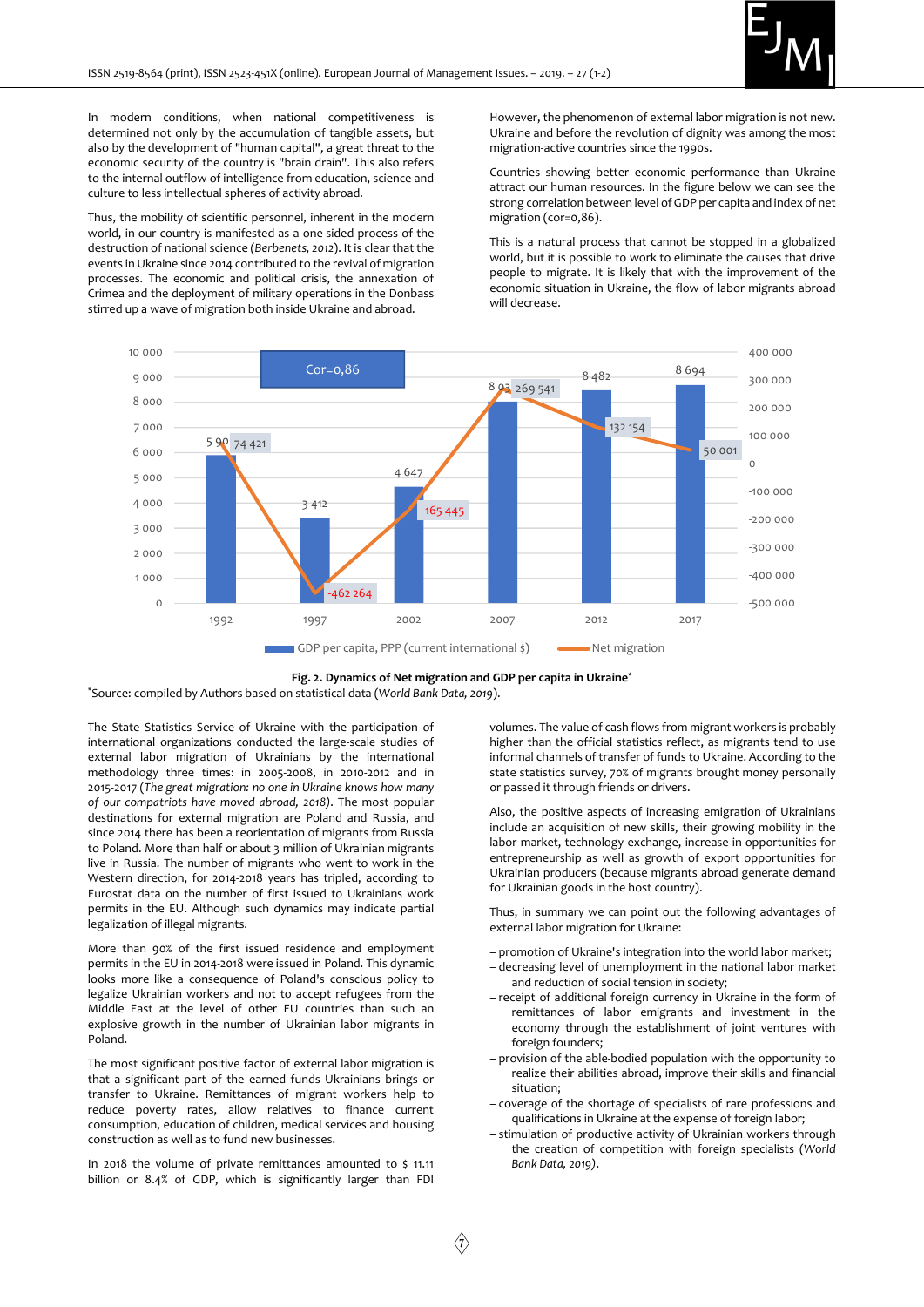





Attracting mainly young, well-educated people to migration processes is a kind of demographic and economic "investment" in the countries of immigration and, conversely, contributing to the aging of the population, the deterioration of labor potential in the countries of emigration. In addition, interstate labor migration is an important factor in the development of technologies, exchange of work experience, the factor of restructuring the professional and qualification structure of employment, rapid and effective adaptation to the conditions of the world market.

Among the negative consequences of labor migration are the following:

- Ukraine's loss of the most competitive part of its own labor force, which leads to a slowdown in scientific and technological progress;
- increasing pressure on the national labor market due to the creation of competition by foreign nationals to the local labor force;
- Ukraine's loss of foreign currency exported by immigrants in the form of their own savings;
- emergence of political and economic claims to Ukraine by the recipient countries in connection with the increase in illegal labor migration of Ukrainians;
- growth of criminal and social tension in society for ethnic conflicts.

Processes related to external labor migration are regulated by the state migration policy of Ukraine. An important task of the Government today is not only to create conditions through legal and economic mechanisms for the legal employment of Ukrainian citizens abroad, but also to develop, first of all, a policy of returning Ukrainian citizens - migrant workers to their homeland.

Among main problematic issues in the field of labor migration that need to be resolved as soon as possible are the following (Libanova, 2018; International migrant stock: The 2017 revision, N/a):

- changes in approaches to the statistic calculation of labor migrants working outside of Ukraine;
- supporting policy on the formation of the attractive domestic labor market;
- implementation of the policy aiming to strengthen the social protection of Ukrainian migrants working abroad;
- application of preventive measures towards illegal labor migration.

#### 5. Discussion

ummarizing the analyzed information, we can draw the S following conclusions:

- 1. The causes of external labor migration bear the economic nature. The external causes of labor migration of citizens of Ukraine abroad are capacious labor market of Western countries and attractive material assessment of labor activity. The internal causes include a low level of labor force price, socio-economic crisis, decline in production and aggravation of economic contradictions.
- 2. Motives that predetermine travel abroad: earnings to improve living conditions (buying an apartment or building a house), the purchase of a car or other expensive durable goods; earnings to meet the current needs of life-food, the purchase of necessary everyday goods (clothing, etc.); accumulation of funds to pay for the education of children in higher education institutions; accumulation of start-up capital for the creation of their own business or the development of their business; motives of an intangible nature (to see the world, get certain work skills, improve language skills, etc.).
- 3. The main areas where migrant workers are employed are: construction; agriculture (harvesting); household (cleaning the house, cooking, looking after children and the infirm elderly); trade and service.
- 4. Main regularities of external labor migration from Ukraine:
	- most of the labor migrants abroad live in the border areas;
	- more rural residents go abroad;
	- the majority of migrants are aged 30-50 years;
	- married people are more involved in labor migration than unmarried people;
	- men are more likely to be actual potential migrants.
- 5. The problem of external labor migration is relevant for Ukraine. This phenomenon has both positive (promoting Ukraine's integration into the world labor market, decreasing unemployment in the national labor market, reducing tensions in society, receipt of additional foreign currency in Ukraine in the form of remittances of labor emigrants and investment in the economy through the creation of joint ventures with foreign founders) and negative ("brain drain", discrimination and exploitation of our citizens by local employers,